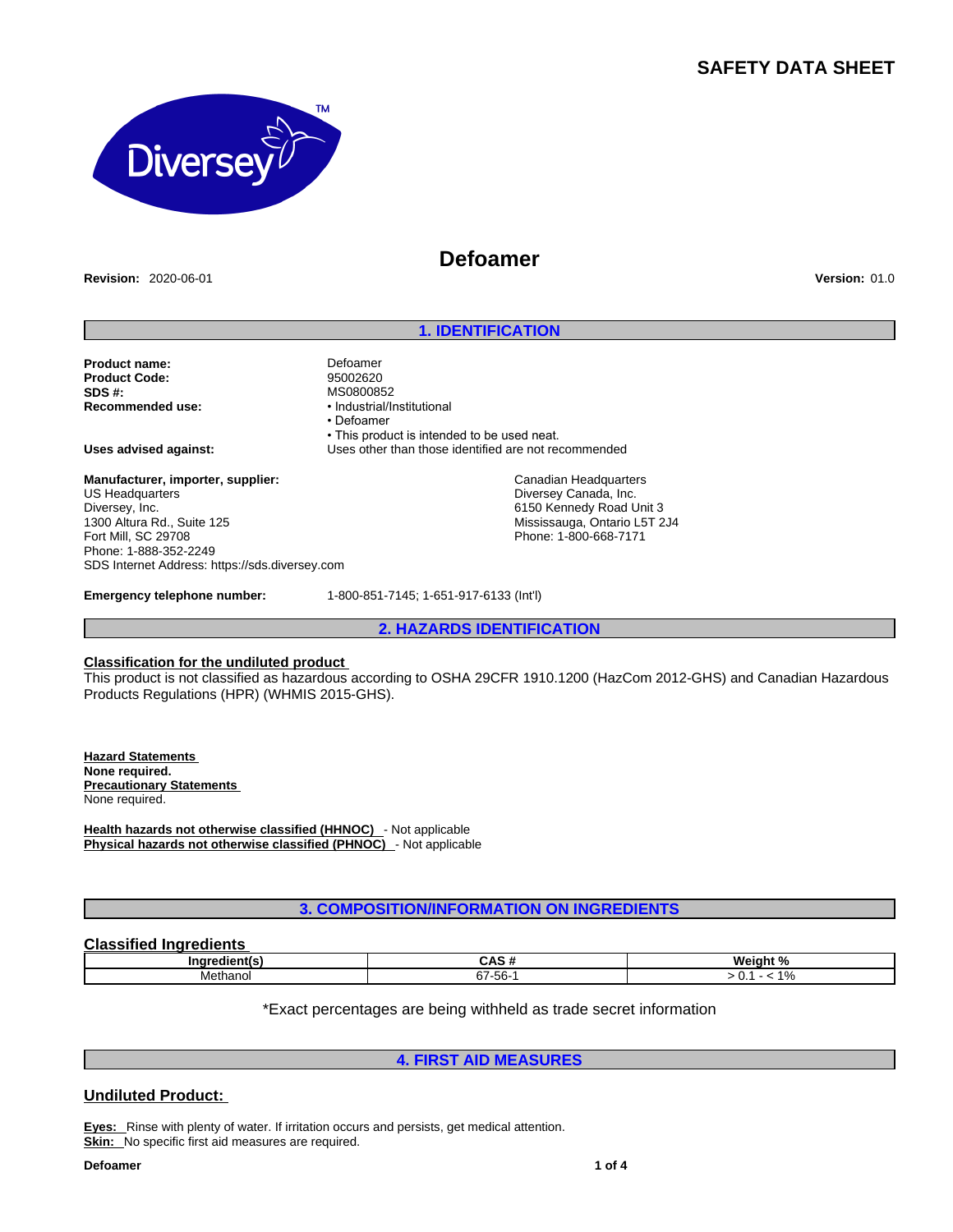**Inhalation:** No specific first aid measures are required. **Ingestion:** Rinse mouth with water.

**Most Important Symptoms/Effects:** No information available. **Immediate medical attention and special treatment needed** Not applicable. **Aggravated Medical Conditions:** None known.

## **5. FIRE-FIGHTING MEASURES**

**Specific methods:** No special methods required<br> **Suitable extinguishing media:** The product is not flammable **Specific hazards:** 

The product is not flammable. Extinguish fire using agent suitable for surrounding fire.<br>None known.

**Special protective equipment for firefighters:** As in any fire, wear self-contained breathing apparatus pressure-demand, MSHA/NIOSH (approved or equivalent) and full protective gear.

**Extinguishing media which must not be used for safety reasons:** No information available.

## **6. ACCIDENTAL RELEASE MEASURES**

**Environmental precautions and clean-up methods:** 

**Personal precautions:** Put on appropriate personal protective equipment (see Section 8.). Clean-up methods - large spillage. Absorb spill with inert material (e.g. dry sand or earth), then place in a chemical waste container. Use a water rinse for final clean-up.

### **7. HANDLING AND STORAGE**

**Handling:** Avoid contact with skin and eyes. FOR COMMERCIAL AND INDUSTRIAL USE ONLY. **Storage:** Keep tightly closed in a dry, cool and well-ventilated place. **Aerosol Level (if applicable) :** Not applicable.

**8. EXPOSURE CONTROLS / PERSONAL PROTECTION**

#### **Exposure Guidelines:** .

| Inaredient(s) | CAS #   | <b>ACGIH</b>       | <b>OSHA</b>                 |
|---------------|---------|--------------------|-----------------------------|
| Methanol      | 67-56-1 | 250 ppm (STEL)     | 200 ppm (TWA)               |
|               |         | 200 ppm (<br>(TWA) | 260 mg/m <sup>3</sup> (TWA) |

#### **Undiluted Product:**

**Engineering measures to reduce exposure:**

Good general ventilation should be sufficient to control airborne levels.

#### **Personal Protective Equipment**

It is the responsibility of the employer to determine the potential risk of exposure to hazardous chemicals for employees in the workplace in order to determine the necessity, selection, and use of personal protective equipment.

**Eye protection:** No personal protective equipment required under normal use conditions. Hand protection: **No personal protective equipment required under normal use conditions. Skin and body protection:** No personal protective equipment required under normal use conditions. **Respiratory protection:** No personal protective equipment required under normal use conditions. **Hygiene measures:** Handle in accordance with good industrial hygiene and safety practice.

## **9. PHYSICAL AND CHEMICAL PROPERTIES**

**Physical State:** Liquid **Color:** Milky, Cream **Evaporation Rate:** No information available **Configuration Codor:** Bland **Odor:** Bland **Odor: Details Odor: Odor: Details Configuration Odor: Configuration Configuration Configuration Configuration C Odor threshold:** No information available.<br>**Melting point/range:** Not determined **Autoignition temperature:** No information available **Solubility:** Dispersible **Solubility in other solvents: No information available Density:** 1.003 Kg/L **Vapor density:** No information available **Bulk density:** No information available.<br> **Bulk density:** No information available. **Vapor pressure:** No information available. **Bulk density:** No information available<br>**Flash point (°F):** > 200 °F > 93 °C

**Decomposition temperature:** Not determined **Flash point (°F):**  $\rightarrow$  200 °F  $\rightarrow$  93 °C **Partition coefficient (n-octanol/water):** No information available **Viscosity:** 400 **Elemental Phosphorus:** 0 % by wt.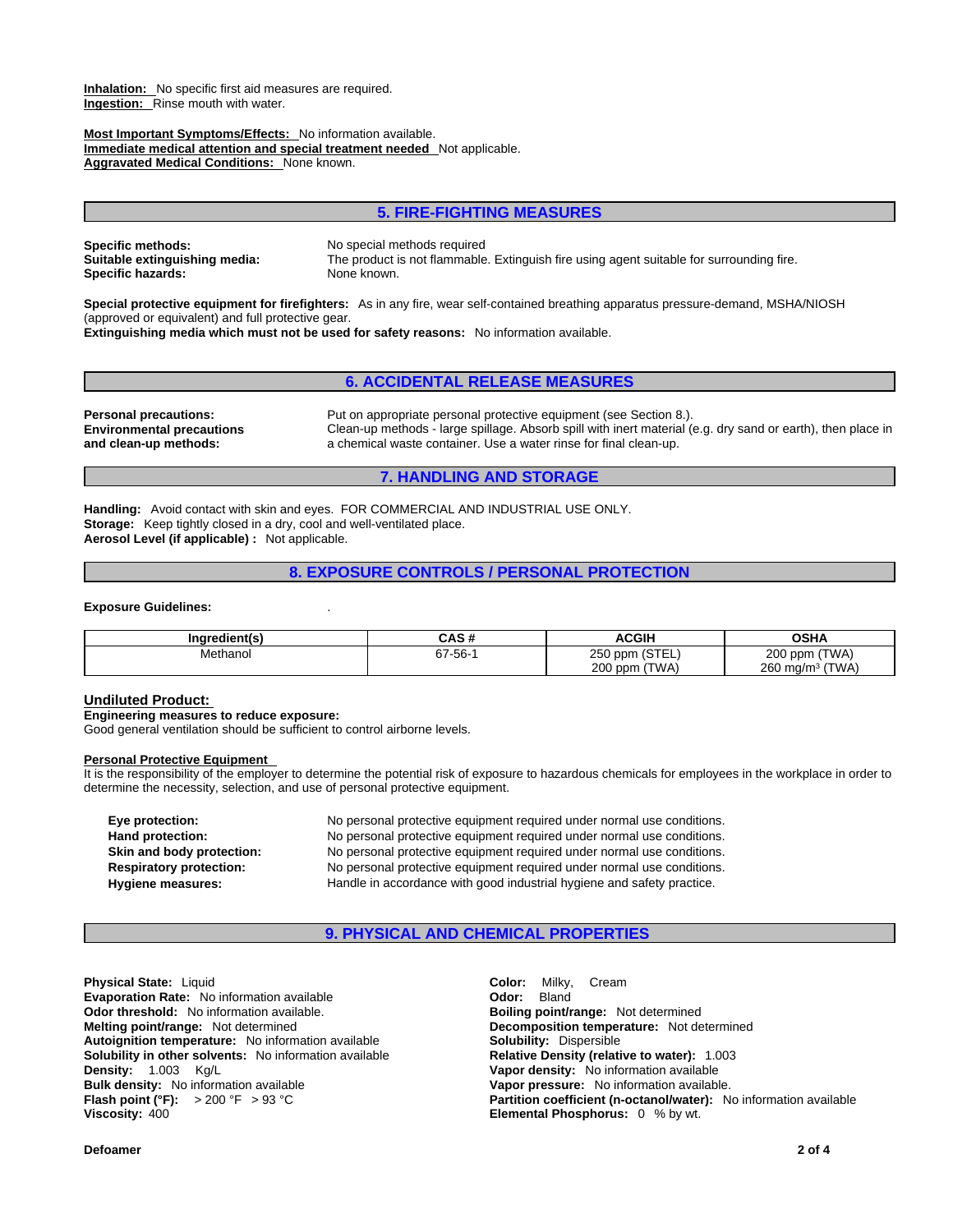**Explosion limits: - upper:** Not determined **- lower:** Not determined **VOC:** 0.4 % <sup>\*</sup> **pH:** ≈ 8.5<br>**Flammability (Solid or Gas):** Not applicable **the Corroson of Corrosion to the Corrosion of Sustained combustion:** Not applicable

**Corrosion to metals:** Not corrosive to metals

\* - Title 17, California Code of Regulations, Division 3, Chapter 1, Subchapter 8.5, Article 2, Consumer Products, Sections 94508

## **10. STABILITY AND REACTIVITY**

**Reactivity:** Not Applicable Stability: Not Applicable Stability: **Hazardous decomposition products:**<br>Materials to avoid: **Conditions to avoid:** None known.

The product is stable<br>None reasonably foreseeable. **Materials to avoid:** Do not mix with any other product or chemical unless specified in the use directions.

**11. TOXICOLOGICAL INFORMATION**

#### **Information on likely routes of exposure:**

Skin contact, Inhalation, Eye contact

**Delayed, immediate, or chronic effects and symptoms from short and long-term exposure**

**Skin contact:** Unlikely to be irritant in normal use. **Eye contact:** May be mildly irritating to eyes. **Ingestion:** No information available. **Inhalation:** No information available. **Sensitization:** No known effects. **Target Organs (SE):** None known **Target Organs (RE):** None known

#### **Numerical measures of toxicity**

| ATE - Oral (mg/kg):                  | >5000         |
|--------------------------------------|---------------|
| ATE - Dermal (mq/kq):                | >5000         |
| ATE - Inhalatory, mists (mg/l):      | <b>&gt;20</b> |
| ATE - Inhalatory, vapors (mg/l): >50 |               |

**12. ECOLOGICAL INFORMATION**

**Ecotoxicity:** No information available.

**Persistence and Degradability:** No information available.

**Bioaccumulation:** No information available.

## **13. DISPOSAL CONSIDERATIONS**

**Waste from residues / unused products (undiluted product):** This product, as sold, if discarded or disposed, is not a hazardous waste according to Federal regulations (40 CFR 261.4 (b)(4)). Under RCRA, it is the responsibility of the user of the product to determine, at the time of disposal, whether the waste solution meets RCRA criteria for hazardous waste. Dispose in compliance with all Federal, state, provincial, and local laws and regulations.

**RCRA Hazard Class (undiluted product):** Not Regulated **Contaminated Packaging:** Do not re-use empty containers.

### **14. TRANSPORT INFORMATION**

**DOT/TDG/IMDG:** The information provided below is the full transportation classification for this product. This description does not account for the package size(s) of this product, that may fall under a quantity exception, according to the applicable transportation regulations. When shipping dangerous goods, please consult with your internal, certified hazardous materials specialist to determine if any exceptions can be applied to your